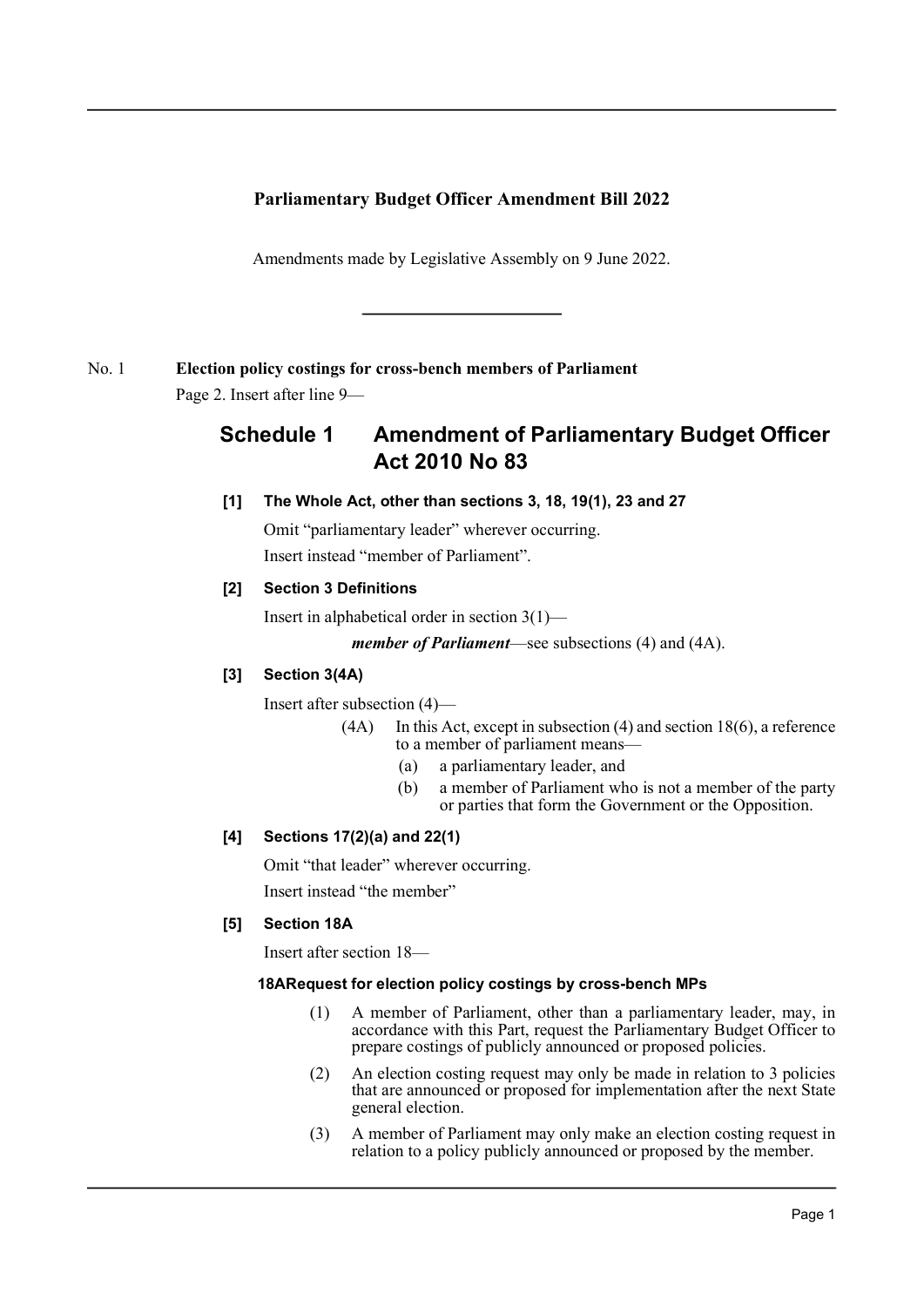- (4) An election costing request may relate to proposed changes in expenditure or revenue.
- (5) An election costing request must—
	- (a) be in writing, and
	- (b) outline fully each policy to be costed, giving all relevant details for the purpose of costing the policy, and
	- (c) state the purpose or intention of the policy.
- (6) For the purposes of this section, a policy is taken to be announced or proposed by a member of Parliament if it is announced or proposed by another member of Parliament on behalf of the member or on behalf of the member's party.

#### **[6] Section 19 When election policy costings to be requested**

Omit section 19(1). Insert instead—

- (1) Election costing requests are to be made by a member of Parliament after the operational plan prepared by the Parliamentary Budget Officer under section 14 has been approved by the Presiding Officers and tabled in each House of Parliament.
- (1A) A request by a parliamentary leader must made in sufficient time before the State general election to enable the leader to comply with section 18(1A).
- (1B) A request by a member of Parliament, other than a parliamentary leader, must be made before 31 October.

#### **[7] Section 21 Parliamentary Budget Officer to prepare costings of election policies**

Omit "by that leader" from section 21(4).

Insert instead "by or on behalf of the member".

#### **[8] Section 27**

Omit the section. Insert instead—

#### **27Nominee may act for members of Parliament**

A function of a member of Parliament under this Part may be exercised on the member's behalf by a nominee of the member, being a person nominated by the member from time to time by written notice to the Parliamentary Budget Officer.

#### No. 2 **Election policies costing**

Page 2. Insert after line 9—

## **Schedule 1A Amendment of Parliamentary Budget Officer Act 2010 No 83**

#### **[1] Section 22 Public release of election policy costings**

Omit section 22(1). Insert instead—

- (1) The Parliamentary Budget Officer must, in response to an election costing request from a parliamentary leader, publish the following on a publicly available website maintained for the purposes of this section—
	- (a) the election costing request and